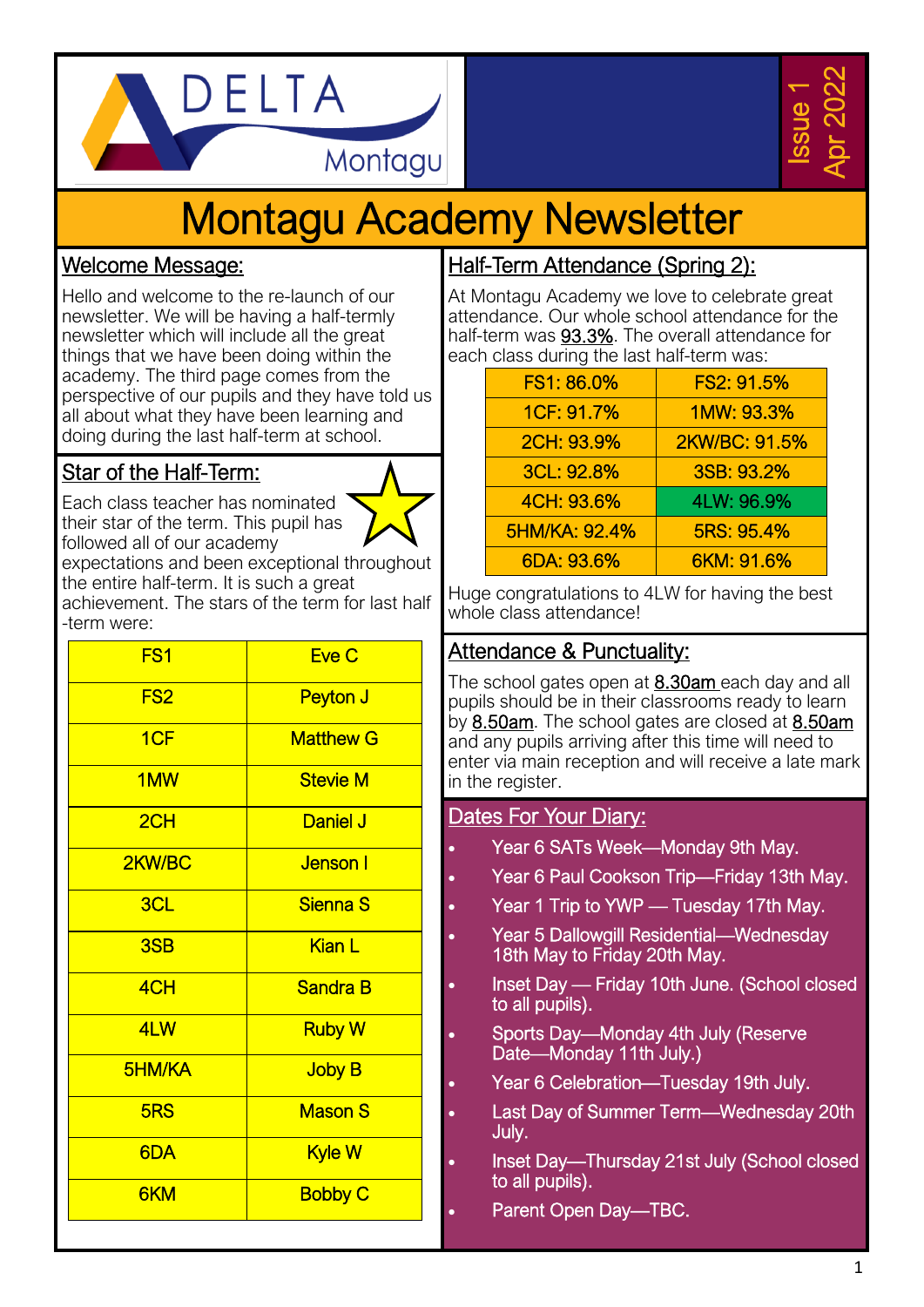

# Top Dojo Achievers:

At Montagu we have a rewards system where students can earn points that they can then exchange for prizes at the Dojo Shop. The top Dojo

achiever from each class last half-term was:

| FS <sub>1</sub> | <b>Ellie P</b>             |
|-----------------|----------------------------|
| FS <sub>2</sub> | <b>James S</b>             |
| 1CF             | Mahasthi P                 |
| 1MW             | Georgina B                 |
| 2CH             | <b>Lukas T</b>             |
| 2KW/BC          | <b>Annabel J</b>           |
| 3CL             | Ava B                      |
| 3SB             | <b>Lacie M</b>             |
| 4CH             | Lea <sub>T</sub>           |
| 4LW             | <b>Ruby W</b>              |
| 5HM/KA          | <b>Edisa H</b>             |
| 5RS             | <b>Chloe W</b>             |
| 6DA             | <b>Joy N</b>               |
| 6KM             | Shay H, Harley S & Tyler P |

## Uniform Expectations:

All children are expected to wear academy uniform at all times. Uniform consists of:

- Royal blue jumper, cardigan or sweatshirt (with or without logo).
- White polo shirt, shirt or blouse.
- Grey or black trousers/skirt.
- Black footwear.
- In warmer weather, blue gingham checked summer dress, grey or black shorts, no open toed shoes or sandals,
- Year 6 pupils must also wear a tie as part of their uniform.
- Jewellery—one small stud in one or both ears (no other items of jewellery are permitted).

#### Trips:

During the Spring 2 Half-Term we had 4 trips which took place.

- Year 5 Literacy Event at Mexborough Business Centre.
- Year 6 Visit to Crucial Crew.
- Year 4 Tree-Planting Event at The Laurel Academy.
- Year 4 Literacy Workshop at Mexborough Business Centre.

All the pupils had a great time on each of these trips and it was so great that more out of school events are now taking place. Further details about each trip can be found on our website on the 'Trips' page.

## Tuck Shop:

At breaktime each day, pupils in Year 3-6 are able to purchase a snack from the tuck shop. They place their order in the morning and then receive it at breaktime. All items are 30p so please send this with your child if they would like something from the tuck shop.





TTRS Top Achievers:

At Montagu we use Times Tables Rock Stars to enable to pupils to develop their times tables ability. The top TTRS

achiever from each class last half-term was:

| 2CH    | Daniel J         |
|--------|------------------|
| 2KW/BC | <b>Miley B</b>   |
| 3CL    | Ava B            |
| 3SB    | <b>Szymon W</b>  |
| 4CH    | <b>Louise H</b>  |
| 4LW    | Noah M           |
| 5HM/KA | <b>Alex H</b>    |
| 5RS    | <b>Alexis J</b>  |
| 6DA    | Amelia J         |
| 6KM    | <b>Cameron U</b> |